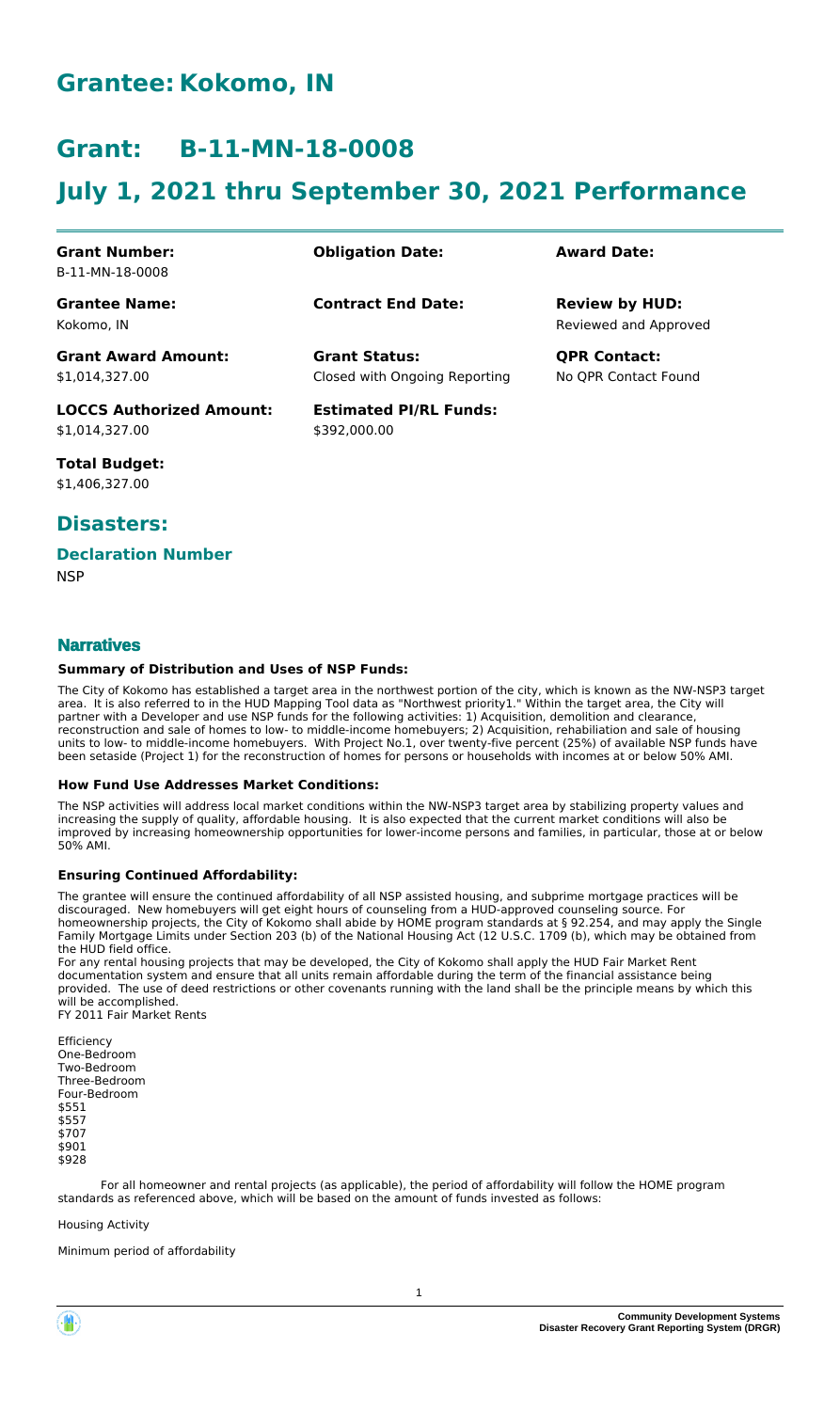Acquisition and/or rehabilitation of existing housing per unit amount of NSP funds invested: Under \$15,000 5 Yrs

\$15,000 to \$40,000 10 Yrs

Over \$40,000 or rehabilitation involving refinancing 15 Yrs

## **Definition of Blighted Structure:**

Blighted structure is discussed in the context of state and local law as an "unsafe building." City ordinance states: "Any building or structure which has any or all of the conditions or defects hereinafter described shall be deemed to be an "UNSAFE BUILDING", provided that such conditions or defects exist to the extent that life, health, property, or safety of the public or its occupants are endangered.

(1) Whenever any door, aisle, passageway, or other means of exit is not of sufficient width or size or is not so arranged as to provide safe and adequate means of exit in case of fire or panic.

 (2) Whenever any building or structure has been constructed, exists, or is maintained in violation of any specific requirement or prohibition applicable to such building or structure provided by the building regulations of this city, or of any law or ordinance of this state or city relating to the condition, location, or structure of buildings.

 (3) Whenever any building or structure which, whether or not erected in accordance with all applicable laws and ordinances has in any non-supporting part, member, or portion less than 50%, or in any supporting part, member, or portion less than 66% of the strength, fire-resisting qualities or characteristics, or weather- resisting qualities or characteristics required by law in the case of a newly constructed building of like area, height, and occupancy in the same location.

 (4) Whenever a building or structure, used or intended to be used for dwelling purposes, because of inadequate maintenance, dilapidation, decay, damage, faulty construction or arrangements, inadequate light, air or sanitation facilities, or otherwise, is determined by the enforcement authority to be unsanitary, unfit for human habitation, or in such a condition that is likely to cause sickness or disease.

 (5) Whenever any building or structure, because of obsolescence, dilapidated condition, deterioration, damage, inadequate exits, lack of sufficient fire-resistive construction, faulty electric wiring, gas connections, or heating apparatus, or other cause, is determined by the enforcement authority to be a fire hazard.

 (6) Whenever any portion of a building or structure remains on a site after the demolition or destruction of the building or structure or whenever any building or structure is abandoned for a period in excess of six months so as to constitute such building or portion thereof an attractive nuisance or hazard to the public.

### **Definition of Affordable Rents:**

The grantee has reviewed its current definition of "affordable rents" for the CDBG program and made slight modifications to ensure total compliance with the NSP program. The existing CDBG program definition has adopted the HUD Fair Market Rent documentation system, but had applied a specific three-year period of affordability. In order to ensure and maintain total compliance with the new NSP program, the grantee has expanded that definition to include the HOME program standards at 24 CFR 92.252(a), (c), (e), and (f), and 92.254.

## **Housing Rehabilitation/New Construction Standards:**

It is the policy of the City of Kokomo to include and promote improvements to the housing stock that increase energy efficiency, conservation, and/or provide a renewable energy source or sources. Energy Star rated and approved appliances and other building components (such as Energy Star approved double-pane, double-hung, tinted windows and "Greenguard"© insulation material) are already required in the City's existing rehabilitation programs, and will apply to NSP-3 assisted activities. Rehabilitation will be to the extent necessary to comply with applicable laws, codes and other

requirements, including compliance with the Lead Safe Housing Rule. By local ordinance, the City of Kokomo has adopted the following building codes for residential properties, which shall apply to all NSP assisted projects.

· 2009 International Residential Code for One and Two-Family Dwellings (effective in March, 2009)

- 2009 International Mechanical Code (effective in March, 2009)
- 2008 Indiana Building Code
- · 2008 Indiana Mechanical Code
- · 2008 Indiana Fuel Gas Code
- 2006 National Electrical Code
- 1999 Indiana Plumbing Code
- 1992 Indiana Energy Code
- **Grantee Contact Information:**

Jerry R. Meiring, Community Specialist City of Kokomo - Department of Development 100 S. Union Street, 3rd Floor Kokomo, Indiana 46901 jmeiring@cityofkokomo.org

### **Vicinity Hiring:**

Vicinity hiring will be a primary goal by NSP program design, as the City plans to extend an existing Contract with a Developer, who will help to identify properties, obtain site control and help manage all construction work, including the letting of bids and awarding as many subcontracts to local area firms as possible.

### **Procedures for Preferences for Affordable Rental Dev.:**

Original Procedures for Development of the Affordable Rental Housing Preference:

 Certain existing homes (either foreclosed or abandoned) were originally targeted for acquisition, rehabilitation and sale to investors or landlords. The plan originally included proposed Contract terms with a Developer to ensure thatthese homes, once rehabilitated, would be sold with the expressed purpose of renting to very-low-income households, and in accordance with the Fair Market Rent (FMR) system. This was the City's original strategy for meeting the "25% setaside requirement" concerning benefit to persons and/or households with incomes at or below 50% AMI.

Revised Procedures concerning the Affordable Rental Housing Preference, per Substantial Amendment to 2010 Consolidate Plan: A follow-up amendment to the 2010 Consolidated Plan/Action Plan made 2 changes to the City of Kokomo's NSP3 program, described as follows:

1) Funds Transferred from Activity No. 3 to No. 2:

 The activity described as "Acquisition, Rehabilitation and Sale of Housing Units (Renter-Occupied)has been discontinued. The original budget for this activity was \$252,853. These funds were transferred to Activity No. 2, "Acquisition, Rehabilitation and Sale of Housing Units (Owner-Occupied)" in order to pursue additional homeownership opportunities for persons with incomes below 50 percent of the area median income.

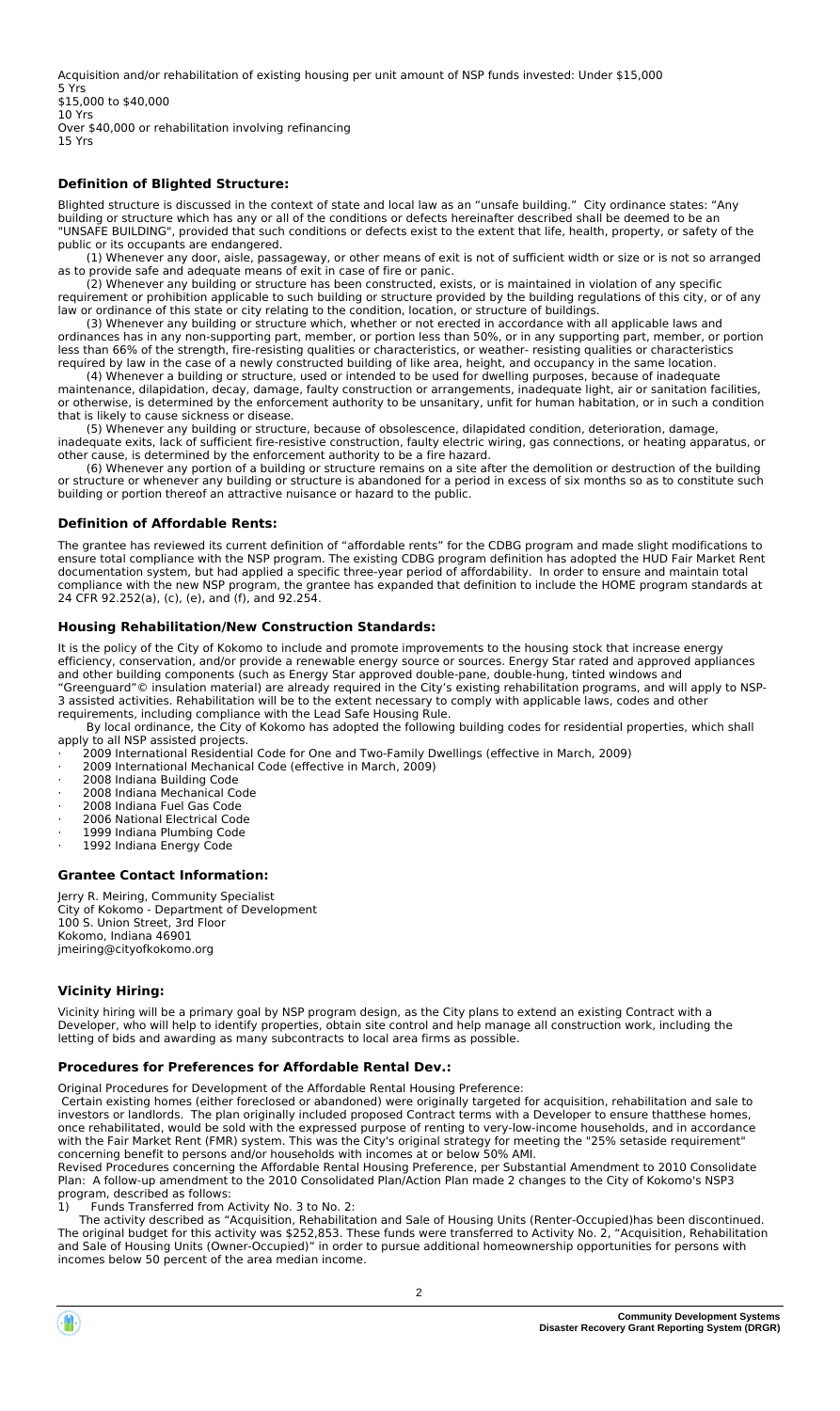#### Explanation/Summary of Market Analysis:

 In review of its program performance under the first Neighborhood Stabilization Program (NSP1 funds), the City of Kokomo was able to acquire, rehabilitate and sell 10 of 14 homes to persons or households with incomes at or below 50% of the area median income. The amount of funds expended for the benefit of this income group was approximately 68% of funds available, which far exceeded the "25% set-aside requirement" in the NSP guidelines. With its current standing as one of the nation's most affordable housing markets, the City has decided to pursue additional homeownership opportunities as a more feasible and desirable program strategy to meet the NSP income targeting requirements.

 2) Activity No. 1 – Change in Program Description: - The City has deleted the activity name "Acquisition, New Construction and Sale of Housing Units" and has replaced it with the correct description, which is "Acquisition, Reconstruction and Sale of Housing Units." In addition, the target income group for this activity is hereby changed from LMMI (low to moderate to middle-income) to the "LM25" category. Total funds allocated to this activity are \$263,725. This amount is 26% of the total NSP3 funding allocation, which is designed to meet or exceed the "deep targeting" income requirement of the NSP regulations, which states that "no less than25 percent of the funds shall be used to house individuals and families whose incomes do not exceed 50 percent of area median income."

| <b>Overall</b>                                     | <b>This Report Period</b> | <b>To Date</b> |
|----------------------------------------------------|---------------------------|----------------|
| <b>Total Projected Budget from All Sources</b>     | \$0.00                    | \$1,325,627.62 |
| <b>Total Budget</b>                                | \$0.00                    | \$1,325,627.62 |
| <b>Total Obligated</b>                             | \$0.00                    | \$1,325,627.62 |
| <b>Total Funds Drawdown</b>                        | \$0.00                    | \$1,325,627.62 |
| <b>Program Funds Drawdown</b>                      | \$0.00                    | \$1,010,748.33 |
| <b>Program Income Drawdown</b>                     | \$0.00                    | \$314,879.29   |
| <b>Program Income Received</b>                     | \$0.00                    | \$366,215.80   |
| <b>Total Funds Expended</b>                        | \$0.00                    | \$1,325,627.62 |
| <b>HUD Identified Most Impacted and Distressed</b> | \$0.00                    | \$0.00         |
| <b>Other Funds</b>                                 | \$0.00                    | \$0.00         |
| <b>Match Funds</b>                                 | \$0.00                    | \$0.00         |
| Non-Match Funds                                    | \$0.00                    | \$0.00         |
| <b>Funds Expended</b>                              |                           |                |

| <b>Overall</b>  | <b>This Period</b> | <b>To Date</b> |
|-----------------|--------------------|----------------|
| City of Kokomo2 | \$0.00             | \$1,325,627.62 |

# **Progress Toward Required Numeric Targets**

| <b>Requirement</b>                       | <b>Target</b>  | <b>Projected</b> | <b>Actual</b> |
|------------------------------------------|----------------|------------------|---------------|
| <b>Overall Benefit Percentage</b>        | 99.99%         | $.00\%$          | $.00\%$       |
| <b>Minimum Non Federal Match</b>         | \$.00          | \$.00            | \$.00         |
| <b>Overall Benefit Amount</b>            | \$1,346,253.43 | \$.00            | \$.00         |
| <b>Limit on Public Services</b>          | \$152,149.05   | \$.00            | \$.00         |
| <b>Limit on Admin/Planning</b>           | \$101,432.70   | \$59,938.93      | \$59,938.93   |
| <b>Limit on Admin</b>                    | \$.00          | \$59,938.93      | \$59,938.93   |
| <b>Most Impacted and Distressed</b>      | \$.00          | \$.00            | \$.00         |
| <b>Progress towards LH25 Requirement</b> | \$351,581.75   |                  | \$324,526.00  |

# **Overall Progress Narrative:**

No new activity in this reporting period.

## **Project Summary**

| <b>Project #, Project Title</b> | <b>This Report</b>   | <b>To Date</b>       |                      |
|---------------------------------|----------------------|----------------------|----------------------|
|                                 | <b>Program Funds</b> | <b>Project Funds</b> | <b>Program Funds</b> |
|                                 | <b>Drawdown</b>      | <b>Budgeted</b>      | <b>Drawdown</b>      |